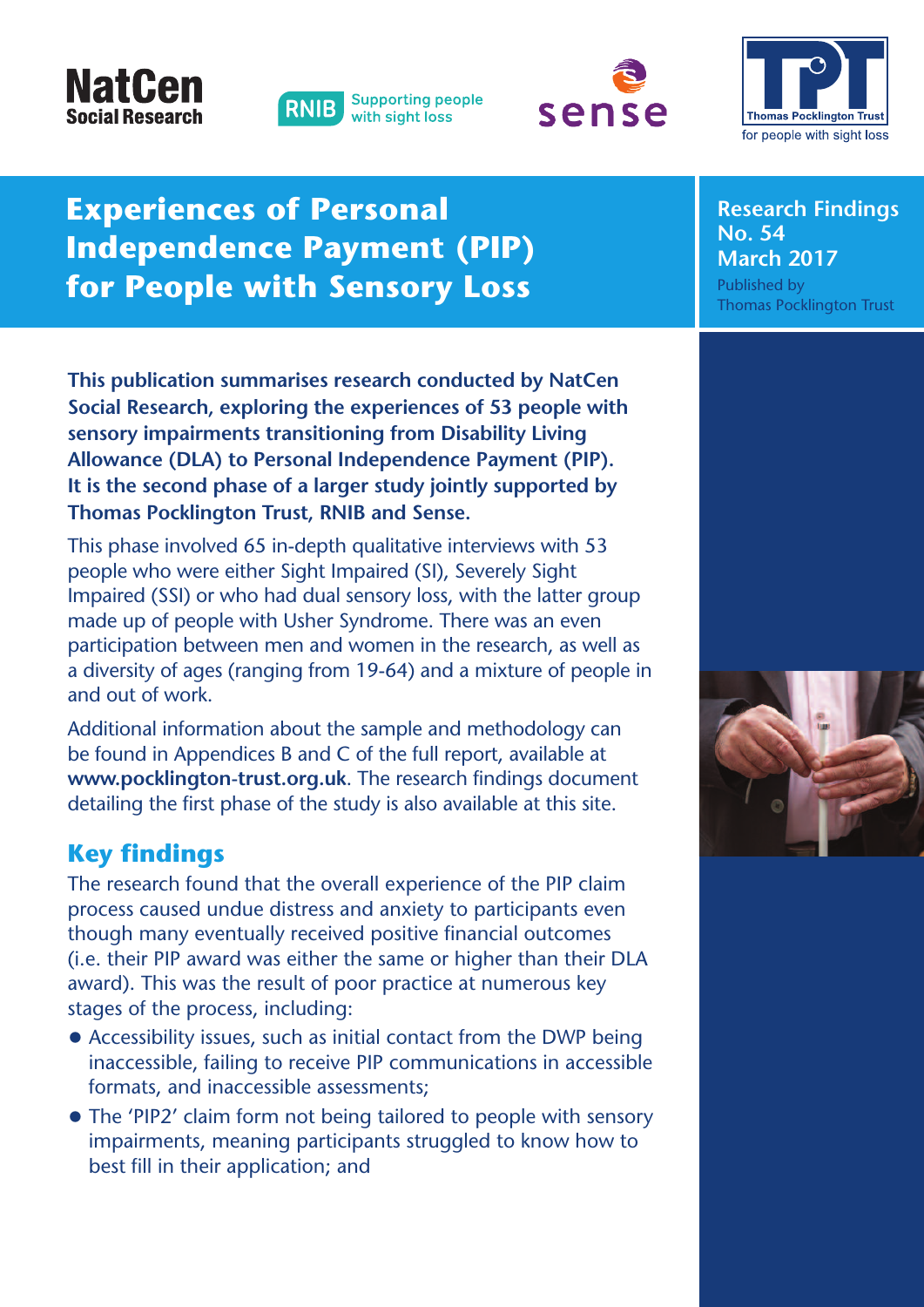• Negative experiences of face-to-face assessments due to <sup>a</sup> lack of perceived knowledge and sensitivity of healthcare professionals.

These negative experiences of the claim process are avoidable, and we set out recommendations to improve the process in this briefing.

# **Background**

As part of the Coalition Government's Welfare Reform Act 2012, DLA was replaced by PIP. PIP is a non-means-tested benefit for people of working age (16-64 years old) and is designed to contribute to the extra living costs arising from having a disability or long-term health condition.

The PIP application process differs in two ways from the DLA process: firstly, by the addition of a face-to-face consultation and second, with the introduction of PIP award reviews.

The aims of this phase of the research were:

- To understand expectations and concerns about the transition process (after participants had been invited to claim PIP)
- To explore experiences of completing the PIP2 claim form and of the face-to-face consultation
- To capture the outcome awarded, and understand how participants felt four to six weeks after the decision had been made
- To determine the number of people with sensory impairments moving from DLA to PIP
- To produce recommendations for the DWP and other stakeholders where necessary

# **Summary of findings**

The below summarises the key findings in more detail, by features in the PIP claim process that were most problematic for the research participants.

### **Overall accessibility of the PIP process**

• A lack of accessible formats with DWP correspondence and the PIP2 claim form led to delays and distress

**Initial correspondence from the DWP about the transition from DLA to PIP was inaccessible.** This was sent to participants via an inaccessible standard print letter, resulting in many participants having to rely on friends and family or more formal support services to communicate the information to them. Formal support tended to be accessed by participants who had fewer support networks.



**Research Findings 54 2**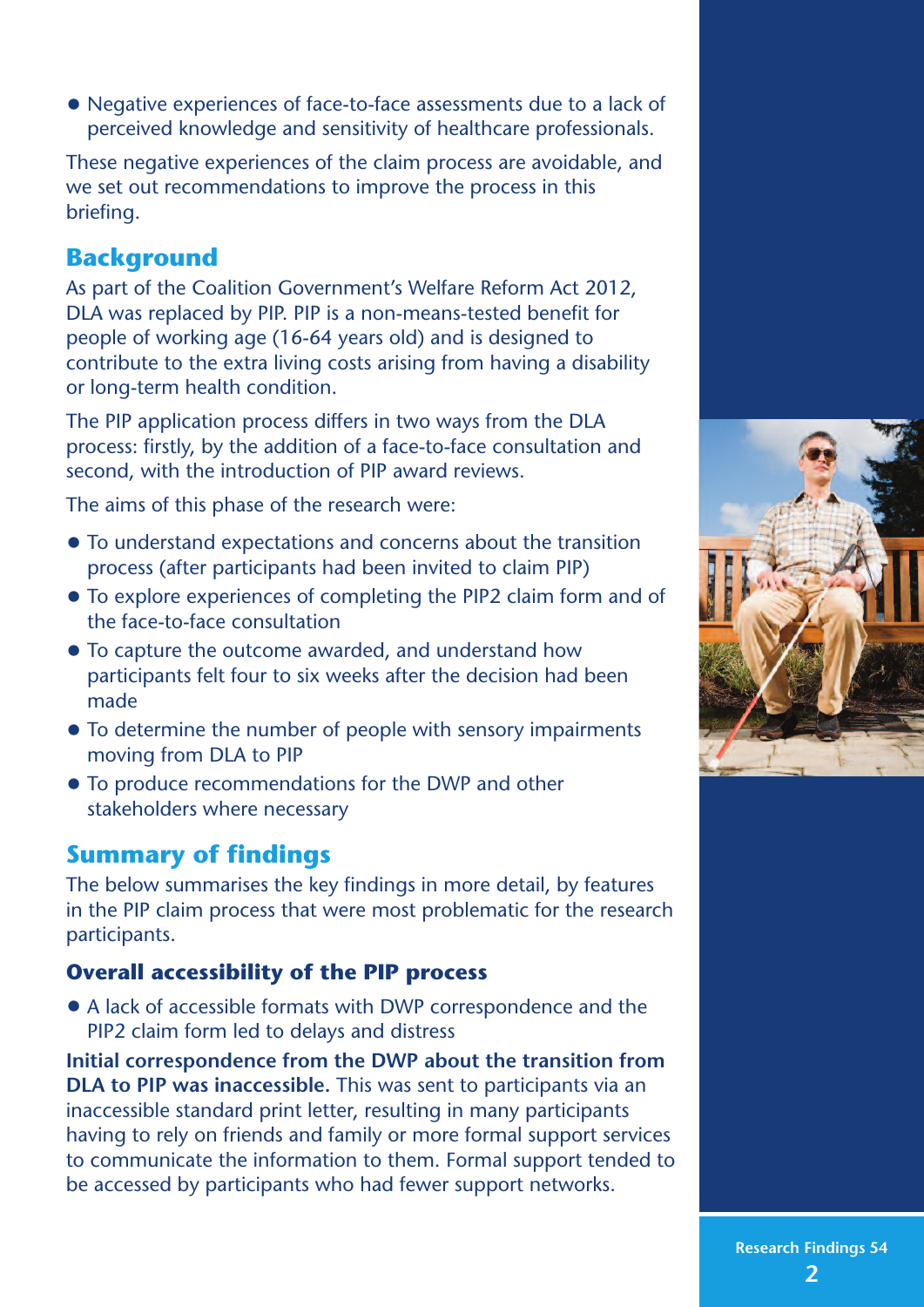Regardless of the type of support, this was a frustrating experience for participants who would have preferred to read their own correspondence as it reduced choice and increased dependency on others.

**Similarly, only some participants were given the option of receiving the PIP2 claim form in an accessible format.** Current DWP guidance states that all PIP applicants should be asked in which format they would like to receive the PIP2 claim form. Whilst some participants recalled being asked and requesting the PIP2 claim form in their preferred format, others reported that they were not given the option; others could not remember either way. This resulted in some participants having to manage with inaccessible paperwork throughout the application process.

**This lack of accessible communication resulted in additional stress and problems when completing the claim form.**

Participants largely found completing the PIP2 claim form to be a negative process. The timeframe of one calendar month for completion and submission of the form, coupled with the need to access support to complete it, caused anxiety. This feeling was exacerbated for those participants who were forced to wait for support from friends, family or formal organisations to help them complete their form.

• Some participants needed support to attend assessments at the chosen location, and the assessment environment was often inaccessible

**On a practical level, the extent or severity of a participant's sensory impairment did not seem to be a key factor in deciding the assessment location.** For example, participants who had stated on their claim form that they found leaving the house alone difficult were still required to attend a face-to-face consultation at an assessment centre and would not have been able to travel there without support. They also required support at the assessment centre itself, as these locations were regularly ill-equipped to accommodate people with visual impairment or dual sensory loss. One participant commented:

'The waiting room, and the room that we [sat] in was so bright, which with RP [is] a huge problem….I sat and I cried in the waiting room.'

*Female, Dual Sensory Loss*

#### **Filling in the PIP2 claim form**

• The PIP2 claim form is not tailored to capture the needs of people with sensory impairments

*'The waiting room, and the room that we [sat] in was so bright, which with RP [is] a huge problem….I sat and I cried in the waiting room.'*

**Female, Dual Sensory Loss**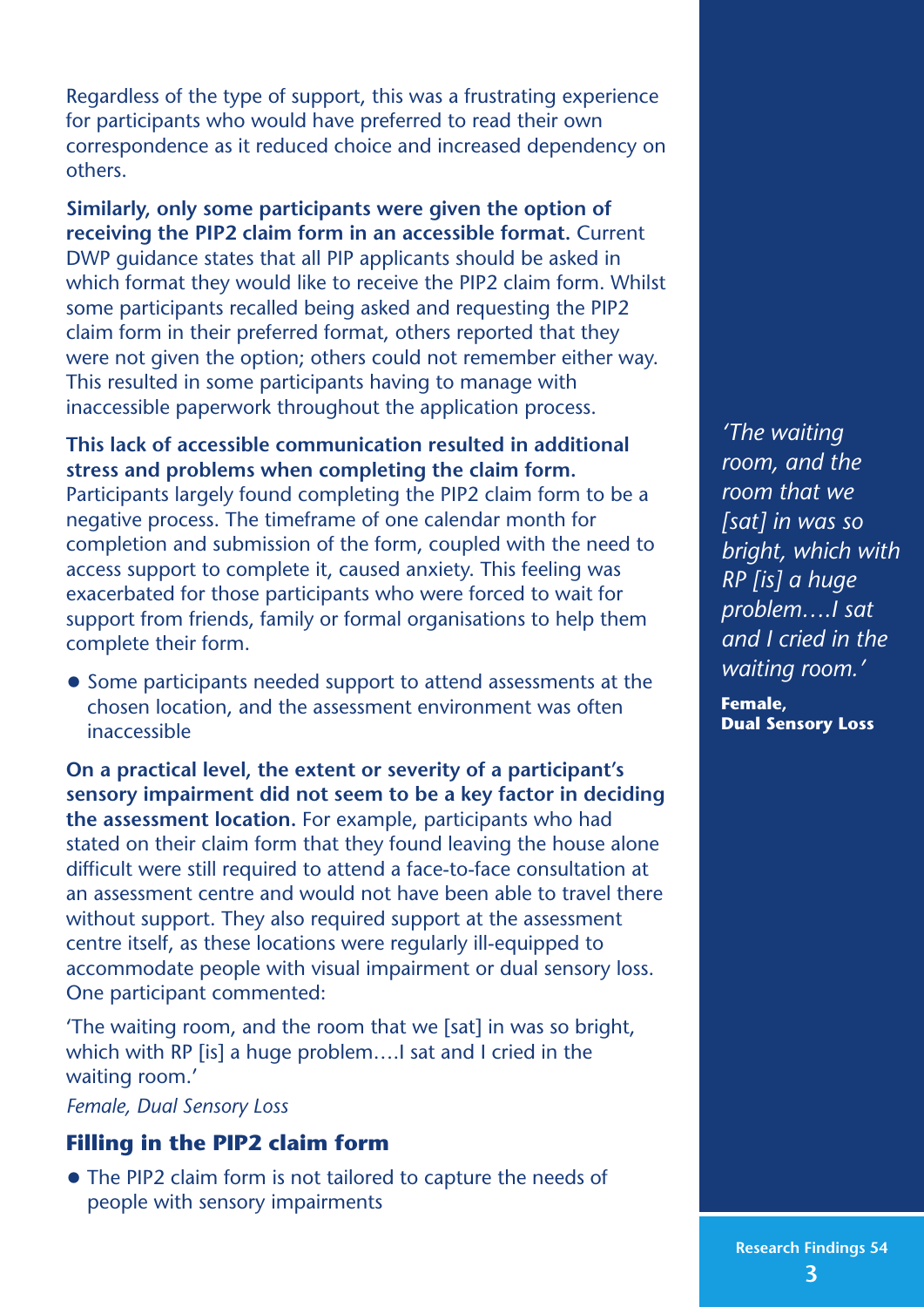**Some participants felt the form had been designed to capture the effects of living with mental health conditions or physical disabilities and not the specific complexities of sensory impairments.**

• Confusion around how best to fill in the PIP2 claim form led to varying approaches to completing the form, some with negative outcomes

**Some participants felt that showcasing their 'worst case scenarios' was the only way to ensure that they were awarded PIP.** Although a smaller group highlighted their ability to 'cope' and limited the amount of information they shared about their day-to-day difficulties, participants who took this approach received an initial 'negative' financial outcome, i.e. either receiving no PIP award or a lower PIP award as compared to DLA (all were eventually overturned at a mandatory reconsideration or tribunal).

#### **Experiences of the face-to-face assessment**

• <sup>A</sup> lack of knowledge and sensitivity from assessors resulted in negative experiences

Participants worried that the assessors did not have any knowledge of sensory impairment and that this might affect their PIP outcome. Participants felt that an hour-long consultation was insufficient time to assess how sensory impairments impacted their everyday lives.

Negative experiences of the face-to-face consultation were largely influenced by assessors who participants felt were insensitive or dismissive about living with a sensory impairment, or had limited knowledge of visual impairment or dual sensory loss and how they affect people's lives. For example, one participant commented:

'I was quite annoyed when I was talking to the [assessor] and I [discussed] cooking and she said, "I don't mean [to be] rude or anything but [do] blind people actually cook?" And I just thought, "I can't believe you".'

*Female, Severely Sight Impaired*

Another participant shared that in response to a question regarding her employment, the assessor said, 'Well, you do seem to be very confident for a blind person'. The participant felt angry about this comment, and anxious that this view could result in them being found ineligible for PIP.

In instances where participants considered their assessor to be of 'good quality' it was because they felt that their assessor listened to them.

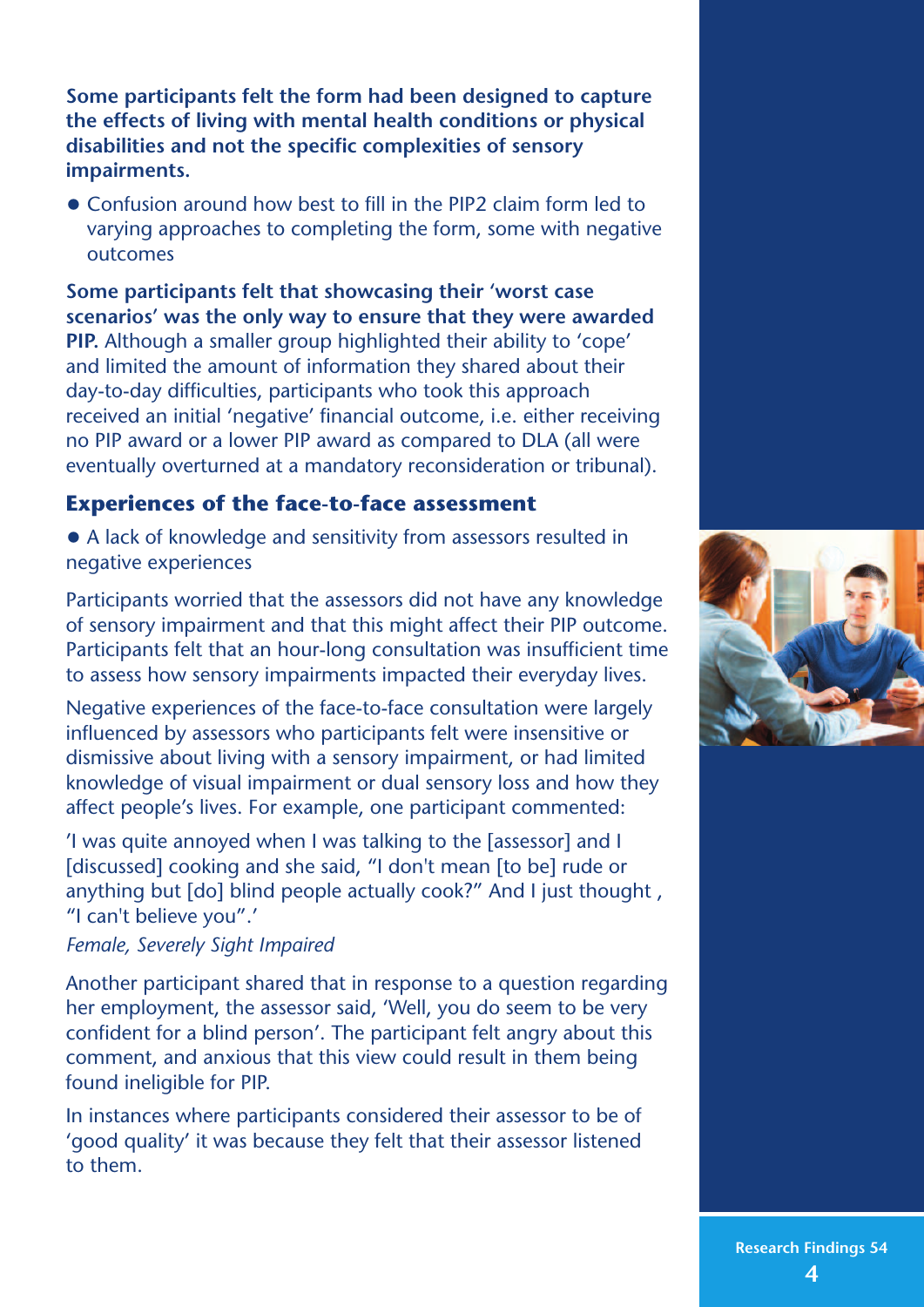# **Additional key considerations**

#### **Reflections on a 'positive' financial PIP outcome**

Participants who received a 'positive' financial outcome when first assessed were broadly satisfied with the level of PIP awarded. Researchers defined a 'positive' financial outcome as receiving either the same or higher PIP award as compared to DLA.

Those who received a higher PIP award as compared to DLA felt reduced worry about living on a tight budget. In some cases, participants anticipated that the higher award would mean they could save to purchase adaptations to help them live more independently. One participant commented:

"It's been a pleasant surprise… and it's a big weight to be lifted." *Male, Severely Sight Impaired*

#### **Receiving a 'negative' financial PIP outcome**

Those who received a 'negative' financial PIP outcome reported feeling concerned about how they would manage. Some described having to borrow money from family and friends and some stopped their social activities because they could no longer afford the cost of taxis. All of these participants went on to be awarded a 'positive' financial outcome at the point of an appeal. Participants received support from advocacy and advice organisations during this process.

#### **Views on PIP award periods and future reviews**

Some participants received PIP 'fixed awards' and others were 'ongoing'. The length of 'fixed awards' varied greatly between participants, from two to ten years or more. There were participants who were unaware of the length of their award, which they felt was due to the DWP decision letter being in standard print and therefore inaccessible.

Some did not want to worry about their PIP eligibility being reviewed in the future whereas others reported that it was an ongoing concern. Participants felt strongly that people with sensory impairments should not have their PIP award reviewed, as their conditions would not improve with time. One participant commented:

'In another couple of years I'm going to be filling the forms in again, and I'm thinking, "What's going to happen? Is it going to drop again, or is it going to go down, or, or what's going to happen?". So it's nice at the moment, but all in the back of your mind you're thinking it's only for a very short time, really, which is one disadvantage of, of this new system compared to the old DLA, where you got a rate and you'd normally get it for life, near enough.' *Male, Severely Sight Impaired*

*Some described having to borrow money from family and friends and some stopped their social activities because they could no longer afford the cost of taxis.*

**Research Findings 54 5**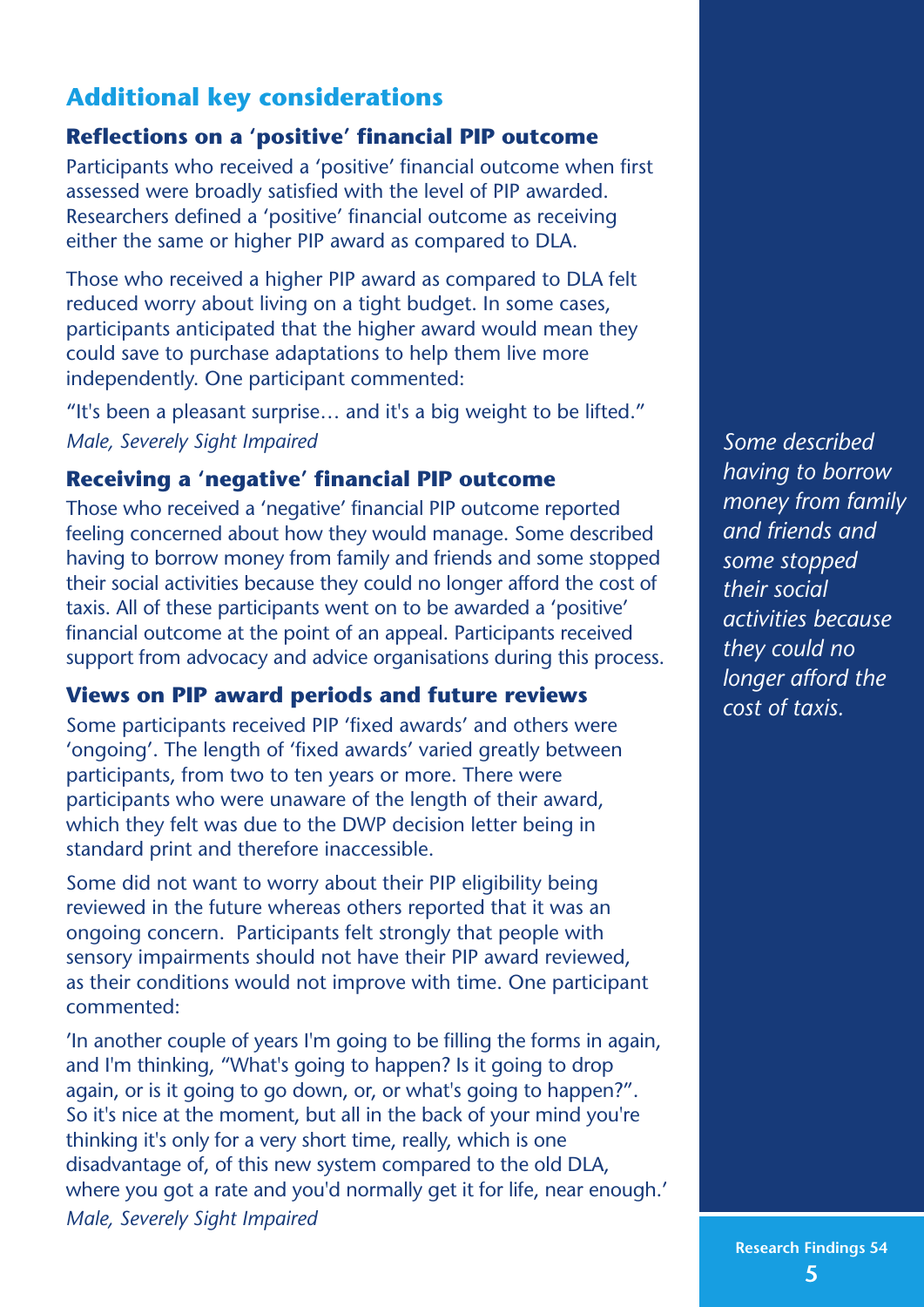#### **Current data limits comparable analysis between PIP and DLA**

It is not currently possible to conduct comparable analysis of the number of DLA and PIP recipients or the amount of income received from each benefit due to differences in the way information is presented by the DWP.

## **Conclusions and recommendations**

Overall, although many participants in the study eventually received a 'positive' financial outcome, in that their PIP award was equal to or more than the amount received on DLA, the journey through the PIP application process was overwhelmingly negative. The process was experienced as a 'one size fits all' approach, rather than being person-centred, which was seen in issues with accessibility, a confusing PIP2 claim form and stressful experiences in the face-to-face assessment.

Particularly in the face-to-face consultations, participants reported feeling 'judged' or 'watched' by assessors. These experiences are at odds with DWP standards of good practice and should be investigated further.

These research findings have led to the following recommendations:

#### **• Accessibility**

Both directly and through its contractual specifications for assessment providers, **DWP should promptly address the multiple accessibility issues identified** in this study, ranging from the inaccessibility of correspondence and the PIP2 claim form to the inaccessibility of centres where face-to-face consultations take place.

#### **• Support**

**Support should be provided to PIP applicants with sensory impairments and to third sector organisations which support them,** to ensure that applicants receive practical and emotional support throughout the PIP application process, as and when they need it.

#### **• Training**

A number of participants reported experiencing poor quality assessments and therefore **we call for the re-training of all assessors in relation to sensory impairment by DWP and assessment providers.**

*'In another couple of years I'm going to be filling the forms in again, and I'm thinking, "What's going to happen?"'*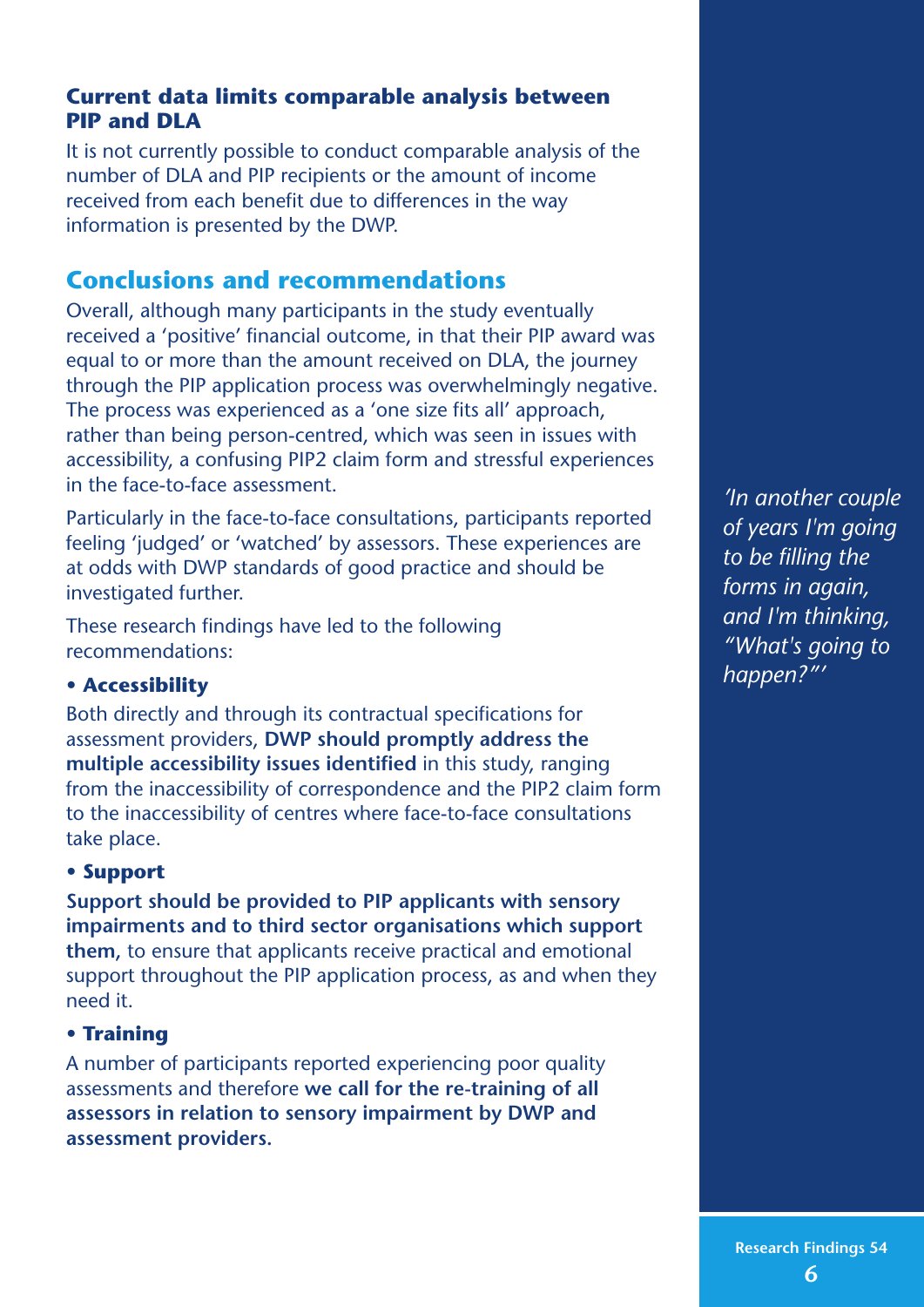#### **• DWP administrative data**

DWP should **include dual sensory loss as a main disabling condition category when collecting and presenting PIP data** to allow for comparable analysis with DLA data.

**This Research Findings document has been edited by RNIB, Sense and Thomas Pocklington Trust.**

#### **Note on terminology**

The terms 'people who are sight impaired' (SI) and 'people who are severely sight impaired' (SSI) are used to describe those who are eligible for certification as sight impaired (SI) or severely sight impaired (SSI). The terms 'sight loss' and 'visually impaired' cover both of the above categories.

The term 'dual sensory loss' refers to people who are considered deafblind. Deafblindness is a combination of sight and hearing impairments that affects someone's ability to communicate, access information and get around. A person who is deafblind will not usually be completely deaf and blind, but both senses will be sufficiently reduced to cause significant difficulties in everyday life.

Usher Syndrome is a rare and variable condition causing hearing loss and loss of vision.

# **How to obtain further information**

The full research report sets out the methodology and findings in more detail. Authors: Malen Davies, Lauren Porter, Hayley Lepps, Rossella Icardi and Aude Bicquelet - NatCen Social Research.

The report, 'Experiences of Personal Independence Payment (PIP) for People with Sensory Loss' is available at **www.pocklingtontrust.org.uk**.

Accessible formats are available on request from **research@pocklington-trust.org.uk** or 020 8996 1937.

To find out more about the work of NatCen, RNIB, Sense and Thomas Pocklington Trust, please visit:

**natcen.ac.uk/ www.rnib.org.uk/ www.sense.org.uk/ www.pocklington-trust.org.uk/**



**Research Findings 54 7**